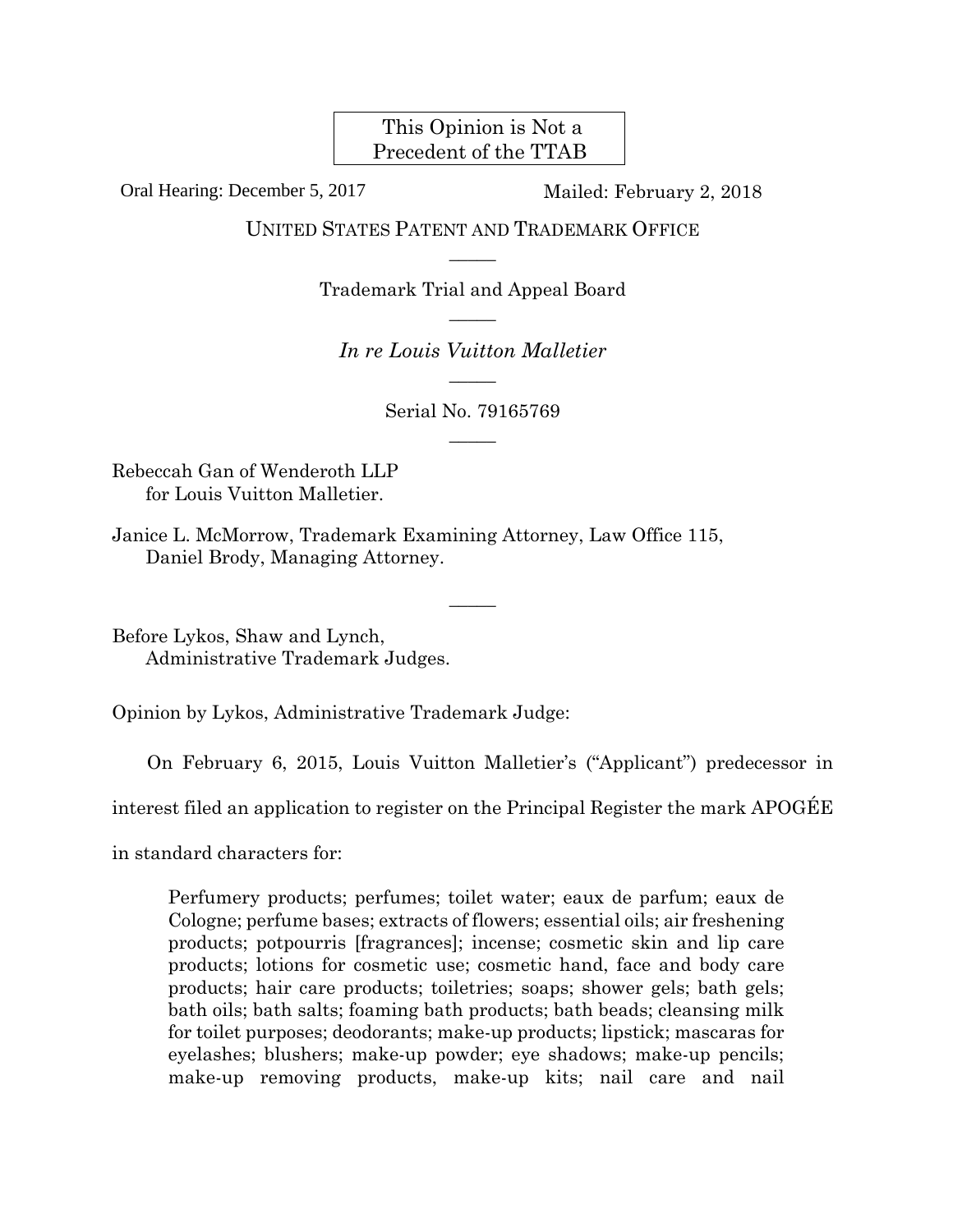appearance improvement products; nail polish, nail protectors, nail lacquers, in International Class 3.1

The Trademark Examining Attorney refused registration under Section 2(d) of the Trademark Act, 15 U.S.C. § 1052(d), on the ground that Applicant's mark so resembles the following registered marks, both owned by KAB Brands, that when used on or in connection with Applicant's identified goods, it is likely to cause confusion or mistake or to deceive:

Registration No. 1144631 for the stylized mark on the Principal Register **ApHOGEE** for "Hair Conditioner for Professional Use Only" in International Class 3;2 and

Registration No. 4866902 for the standard character mark on the Principal Register APHOGEE for "Hair care lotions; Hair conditioners; Hair creams; Hair mousse; Hair oils; Hair shampoo; Hair sprays; Hair styling preparations; Non-medicated hair treatment preparations for cosmetic purposes; Non-medicated preparations all for the care of skin, hair and scalp; Hair moisturizers" in International Class 3.<sup>3</sup>

When the refusal was made final, Applicant appealed and requested reconsideration which was denied. The appeal was resumed and was fully briefed based on the original identification of goods. Thereafter, multiple requests for remand were filed and granted to permit the introduction of new evidence and

 $\overline{a}$ 

<sup>1</sup> Application Serial No. 79165769, filed under Section 66(a) of the Trademark Act, 15 U.S.C. § 1141f ("Madrid Protocol"), requesting extension of protection for International Registration No. 1248536A. The application was originally filed by Pontet Allano Et Associes Selarl De Conseils En Propriete Industrielle but during the pendency of this appeal, was assigned to Louis Vuitton Malletier. *See* April 20, 2017 Trademark Document and Status Retrieval (TSDR) database entries. The application contains the following translation statement: "The English translation of 'APOGÉE' in the mark is 'HEIGHT.'"

<sup>2</sup> Registered December 30, 1980; renewed.

<sup>3</sup> Registered December 8, 2015.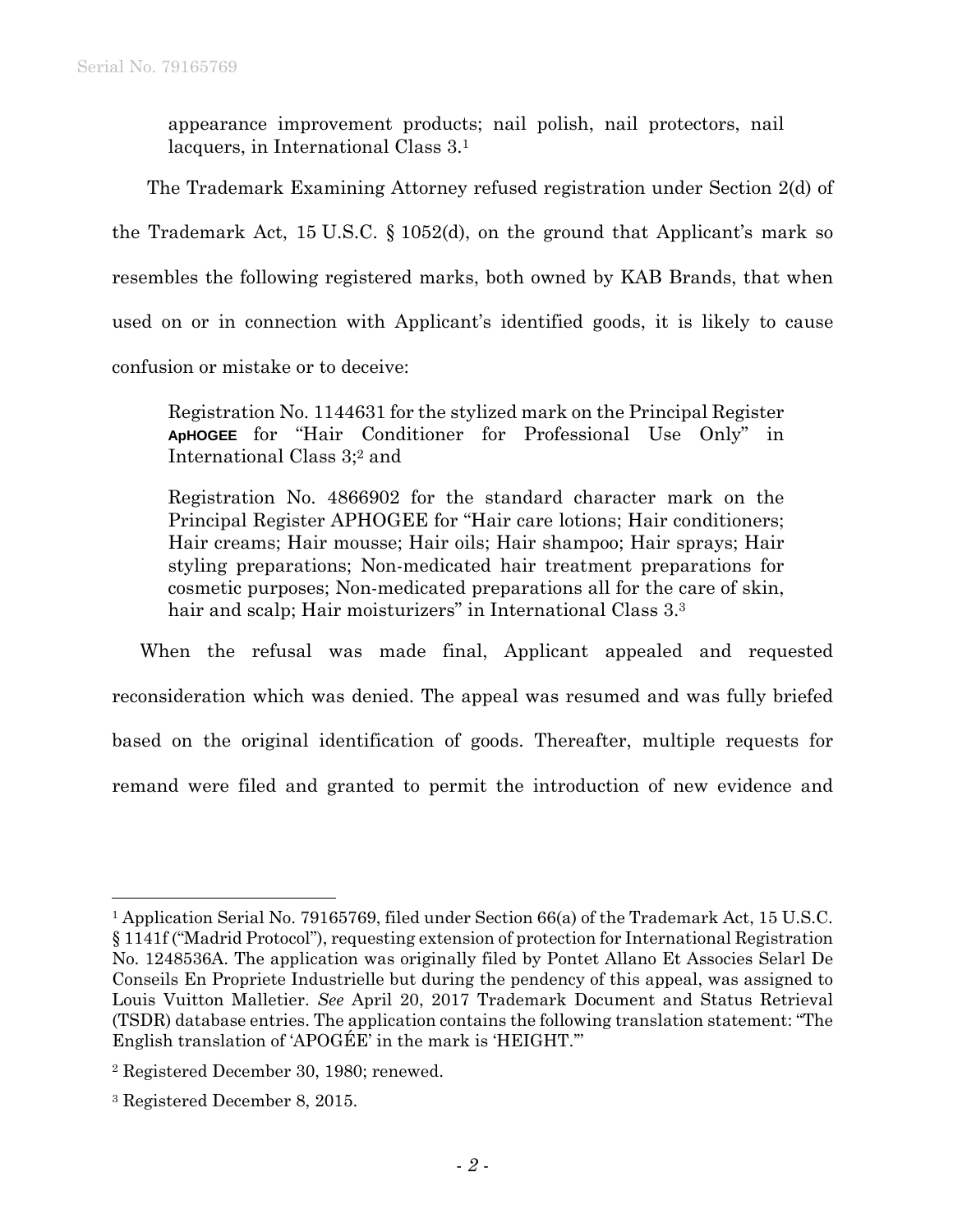amend the identification of goods. Ultimately, Applicant's identification of goods was limited to the following:

Perfumery; Perfumery products, namely, oils for perfumes and scents, perfumes; toilet water; eaux de parfum; eaux de Cologne; all of the foregoing for non-professional use and sold only within Louis Vuitton Malletier stores, on Louis Vuitton Malletier's website and within Louis Vuitton Malletier's store-within-store partnerships with high-end retail stores within Louis Vuitton Malletier's exclusive distributor network.

The Examining Attorney accepted the amendment but adhered to the refusal to register. Supplemental briefing then took place focusing on the amended identification, and the appeal is now ready for decision.

## **I. Section 2(d) Refusal**

We base our determination under Section 2(d) on an analysis of all of the probative evidence of record bearing on a likelihood of confusion. *In re E. I. du Pont de Nemours & Co*., 476 F.2d 1357, 177 USPQ 563, 567 (CCPA 1973) ("*du Pont*"). *See also In re Majestic Distilling Co.*, 315 F.3d 1311, 65 USPQ2d 1201, 1203 (Fed. Cir. 2003). In any likelihood of confusion analysis two key considerations are the similarities between the marks and the similarities between the goods. *See In re Chatam Int'l Inc*., 380 F.3d 1340, 71 USPQ2d 1944 (Fed. Cir. 2004); *Federated Foods, Inc. v. Fort Howard Paper Co*., 544 F.2d 1098, 192 USPQ 24 (CCPA 1976). In addition, other relevant factors in this case are the established, likely-to-continue channels of trade as well as the purchasing conditions.

We will focus on Registration No. 4866902 because when that registered standard character mark is considered vis-à-vis the applied-for mark and identified goods, it is that mark that is most likely to support a finding of likelihood of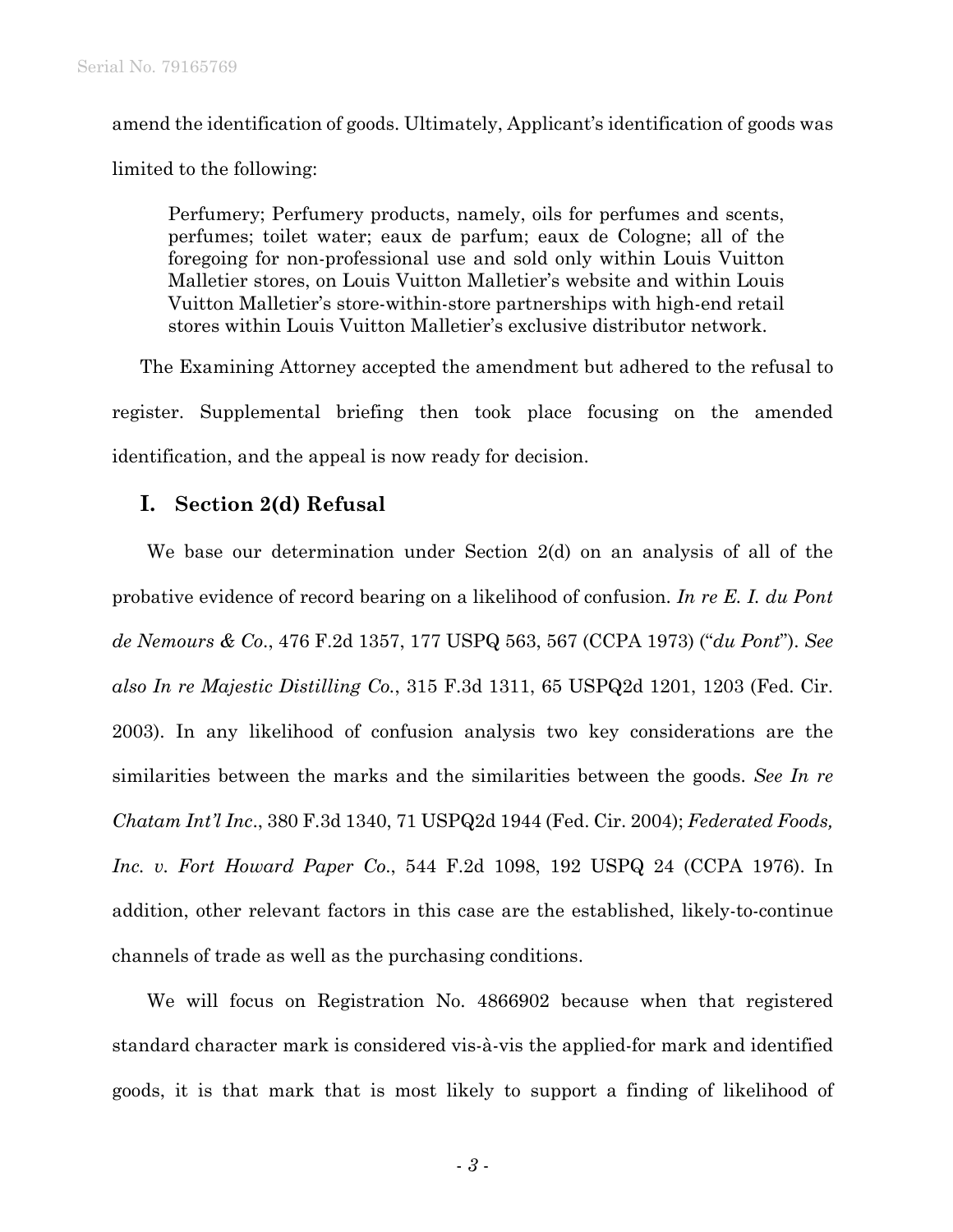confusion. In other words, if confusion is likely between these marks, there is no need for us to consider the likelihood of confusion with the other cited registration. *See*, *e.g.*, *In re Max Capital Group Ltd*., 93 USPQ2d 1243, 1245 (TTAB 2010).

## **A. The Marks**

We commence with the first *du Pont* likelihood of confusion factor which involves an analysis of the similarity or dissimilarity of the marks in their entireties as to appearance, sound, connotation and commercial impression. *See Palm Bay Imports, Inc. v. Veuve Clicquot Ponsardin Maison Fondee En 1772*, 396 F.3d 1369, 73 USPQ2d 1689 (Fed. Cir. 2005). "The proper test is not a side-by-side comparison of the marks, but instead 'whether the marks are sufficiently similar in terms of their commercial impression' such that persons who encounter the marks would be likely to assume a connection between the parties." *Coach Servs., Inc. v. Triumph Learning LLC*, 668 F.3d 1356, 101 USPQ2d 1713, 1721 (Fed. Cir. 2012) (quoting *Leading Jewelers Guild, Inc. v. LJOW Holdings, LLC*, 82 USPQ2d 1901, 1905 (TTAB 2007)). The focus is on the recollection of the average purchaser, who normally retains a general rather than a specific impression of trademarks. *In re Binion*, 93 USPQ2d 1531, 1534 (TTAB 2009); *Sealed Air Corp. v. Scott Paper Co*., 190 USPQ 106, 108 (TTAB 1975).

With these principles in mind, we compare the applied-for mark APOGEE to the cited mark APHOGEE. Applicant argues that because ordinary U.S. consumers familiar with French would translate Applicant's mark APOGÉE to "height," it projects a different meaning and commercial impression than Registrant's mark APHOGEE which is a coined term. When translated, Applicant maintains that its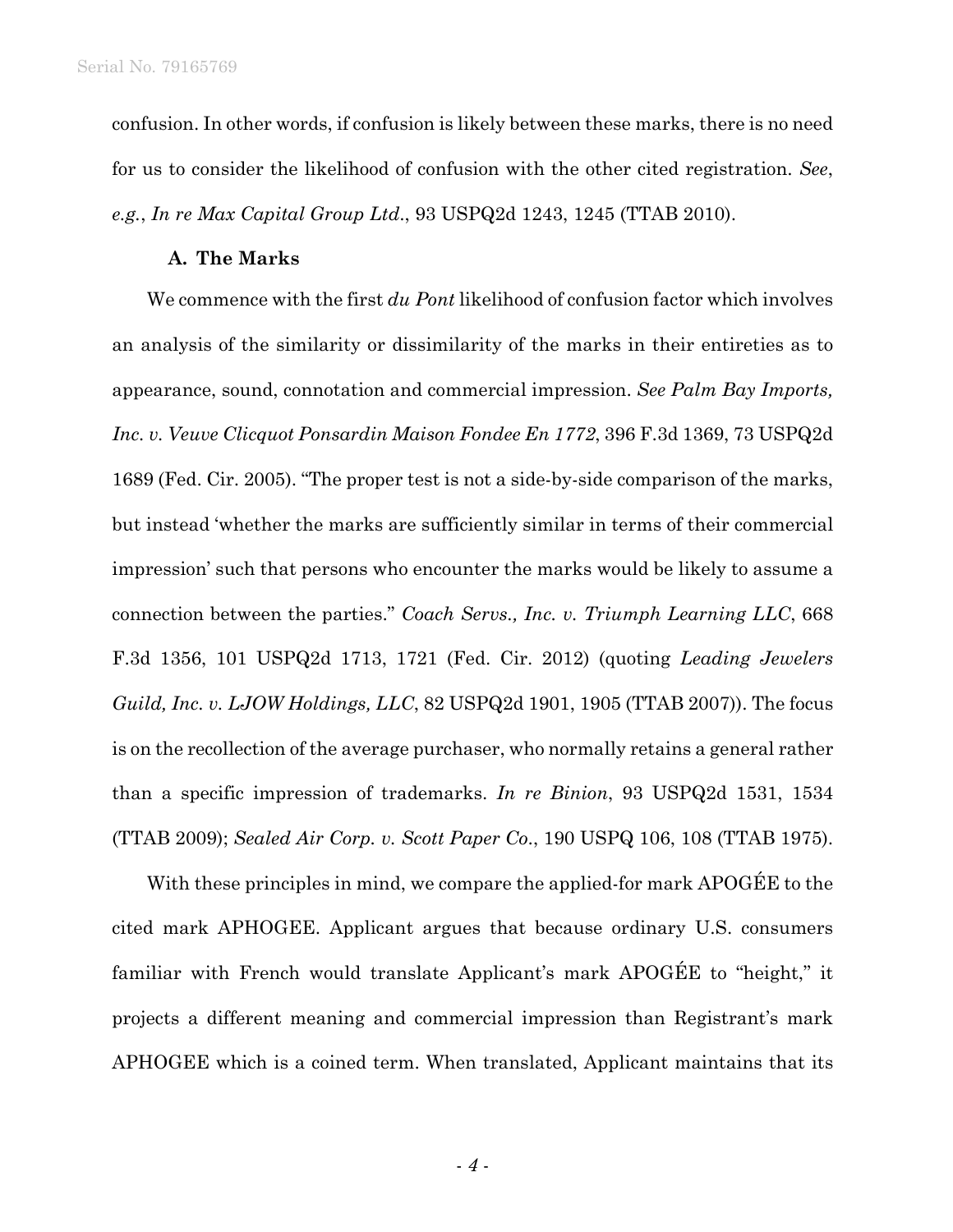applied-for mark suggests that its products reflect the "'height' of continental chic."4 In the alternative that consumers do not translate Applicant's mark, Applicant postulates that by virtue of the presence of an accent mark, consumers are likely to ascribe a French look and pronunciation to its mark with a hard letter sound "P" and soft letter sound "G" (A-PO-ZHAY). By contrast, as Applicant asserts, the diagraph "PH" in the cited mark and absence of the accent mark results not only in a different appearance and sounds — the hard letters " $F$ " and " $G$ " (A-FO-JEE) — but also connotation. Applicant points to marketing materials touting Registrant's hair products as "pH optimized" and including a "proprietary ProPhytamin complex."5 In Applicant's view, these differences suffice to distinguish the marks.

Despite the visual differences between the marks, overall they are similar. Each mark is comprised of a single word containing three syllables, commencing with the letter string "A-P" and ending with the letters "O-G-E-E." But for the addition of the accent mark in Applicant's mark and letter "H" in Registrant's mark, the marks are identical. With the cited mark in standard characters, we cannot credit Applicant's suggestion that the inclusion of "pH" refers to the abbreviation for the measure of hydrogen and therefore results in a different meaning and commercial impression when compared to Applicant's mark APOGÉE. This is because the letter combination "PH" can be used in any format, including all upper case, which is not consistent with the chemical abbreviation. *See In re Calphalon Corp.*, 122 USPQ2d

l

<sup>4</sup> November 7, 2016 Brief, p. 9; 10 TTABVUE 15.

<sup>5</sup> *Id*. at 9; 10 TTABVUE 16. *See* Applicant's July 7, 2016 Response to Office Action, TSDR at 2-20.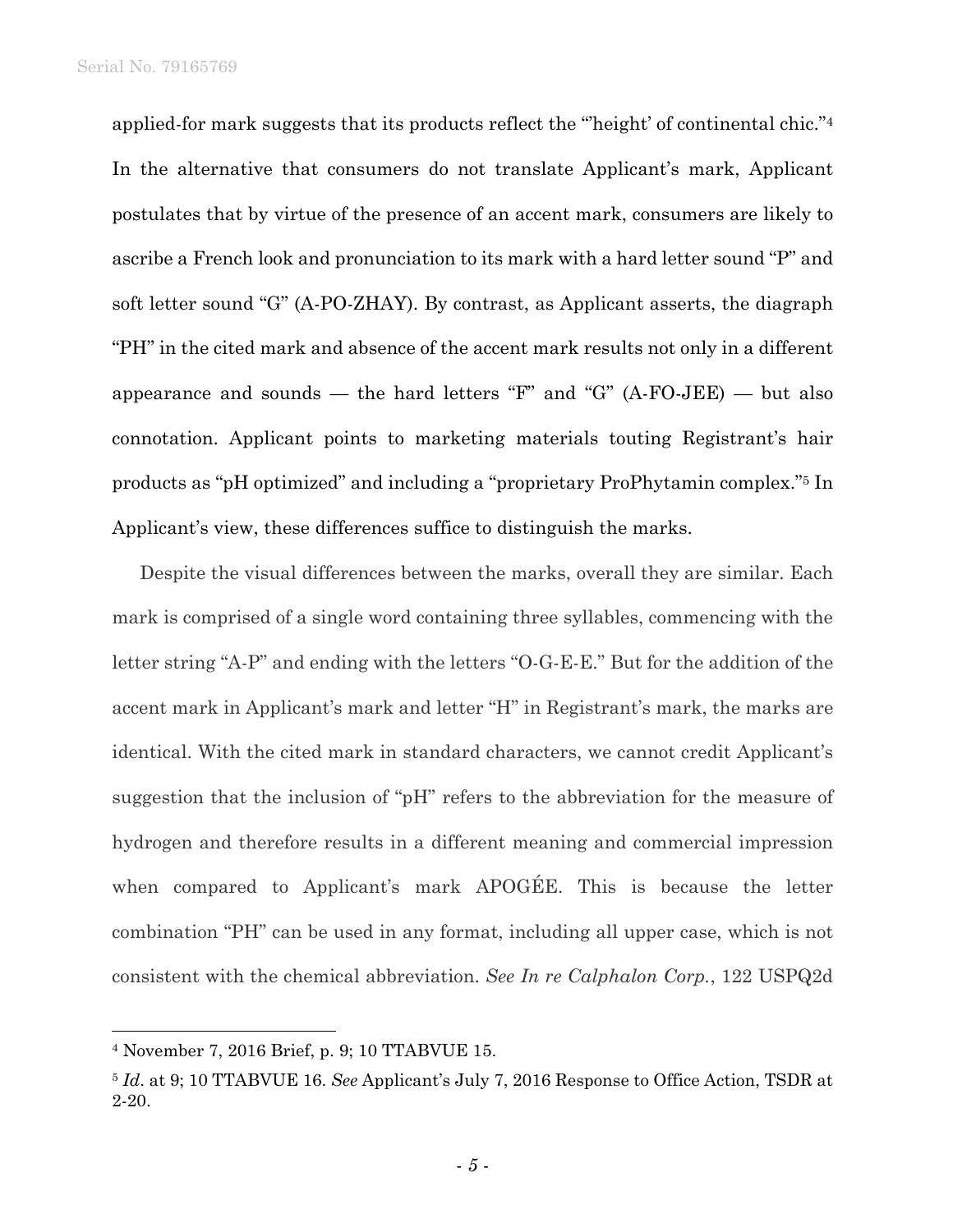1153, 1161 (TTAB 2017) (rejecting Applicant's argument that some letters of its standard-character mark would be presented in lowercase, the Board stated, "[h]aving elected to seek registration of its proposed mark as a standard character mark," Applicant's mark must be "assessed without limitation to any particular depiction of that term"); *see also Citigroup Inc. v. Capital City Bank Group Inc*., 637 F.3d 1344, 98 USPQ2d 1253, 1258-59 (Fed. Cir. 2011) ("If the registrant … obtains a standard character mark without claim to any particular font style, size or color, the registrant is entitled to depictions of the standard character mark regardless of font style, size, or color … ."). As a result, the marks are only slightly different in appearance. *See, e.g., In re Lamson Oil Co.*, 6 USPQ2d 1041 (TTAB 1987) (finding TRUCOOL and TURCOOL similar in appearance); *In re Pix of Am., Inc.*, 225 USPQ 691 (TTAB 1985) (finding NEWPORTS and NEWPORT to be essentially identical in appearance); *In re Pellerin Milnor Corp.*, 221 USPQ 558 (TTAB 1983) (finding MILTRON and MILLTRONICS (stylized) to be highly similar in appearance); *In re BASF AG*, 189 USPQ 424 (TTAB 1975) (finding difference between marks LUTEX and LUTEXAL insufficient to avoid source confusion).

Moreover, because the cited mark APHOGEE is not a recognized word, it may be pronounced in a similar manner as the mark APOGÉE. *See StonCor Grp., Inc. v. Specialty Coatings, Inc*., 111 USPQ2d 1649, 1651 (Fed. Cir. 2014) ("There is no correct pronunciation of a trademark that is not a recognized word."); *see also In re Viterra Inc.*, 671 F.3d 1358, 1367, 101 USPQ2d 1905, 1912 (Fed. Cir. 2012) ("[T]here is no correct pronunciation of a trademark, and consumers may pronounce a mark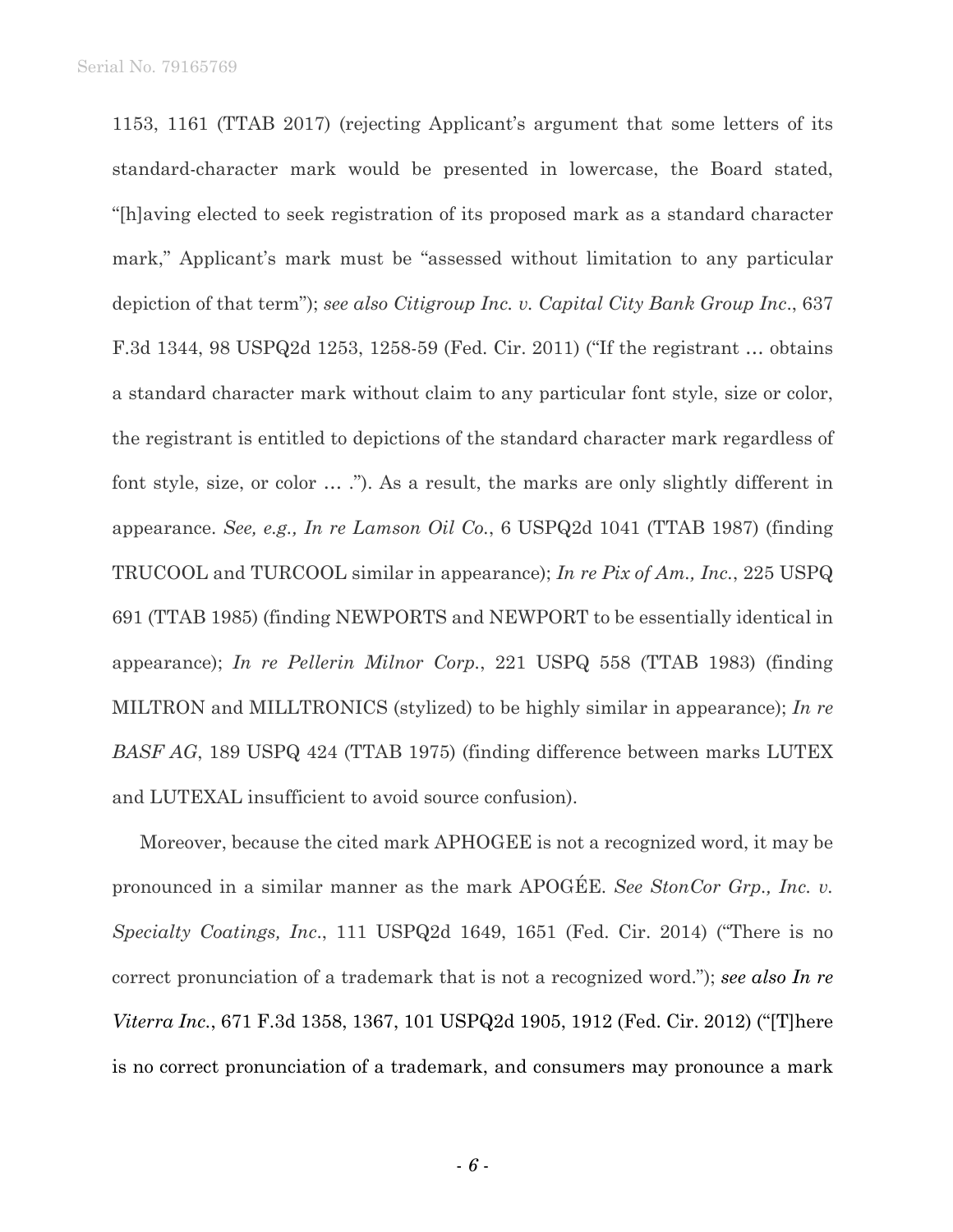differently than intended by the brand owner."); *In re Belgrade Shoe Co*., 411 F.2d 1352, 162 USPQ 227, 227 (CCPA 1969) ("We think that one is very likely to pronounce 'Collegienne' as if it were spelled 'Colleejen' or 'Colleejun.'"). Hence, even if consumers were to perceive Applicant's mark APOGÉE as the French word for "height," because the marks are so alike in appearance and could be pronounced similarly, it is likely that consumers would perceive the cited mark as having the same meaning and commercial impression. *See In re Bayer AG*, 488 F.3d 960, 82 USPQ2d 1828 (Fed. Cir. 2007) (whether or not ASPIRINA is viewed by the public as a Spanish term, consumers would have the same perception of the term as the equivalent of "aspirin").

Thus, when considered as a whole, both Applicant's and Registrant's marks are similar in appearance, sound, connotation and commercial impression. The first *du Pont* factor therefore weighs in favor of finding a likelihood of confusion.

## **B. The Goods**

Next we discuss the second *du Pont* factor, a comparison of the goods, bearing in mind that Applicant's and Registrant's respective goods must be compared as they are identified in the application and the cited registration. *See Stone Lion Capital Partners, LP v. Lion Capital LLP,* 746 F.3d 1317, 110 USPQ2d 1157, 1161 (Fed. Cir. 2014); *Octocom Sys., Inc. v. Hous. Computs. Servs. Inc.*, 918 F.2d 937, 16 USPQ2d 1783, 1787 (Fed. Cir. 1990). The respective goods need not be identical or even competitive in order to find that they are related for purposes of our likelihood of confusion analysis, but need only be "related in some manner and/or if the circumstances surrounding their marketing [be] such that they could give rise to the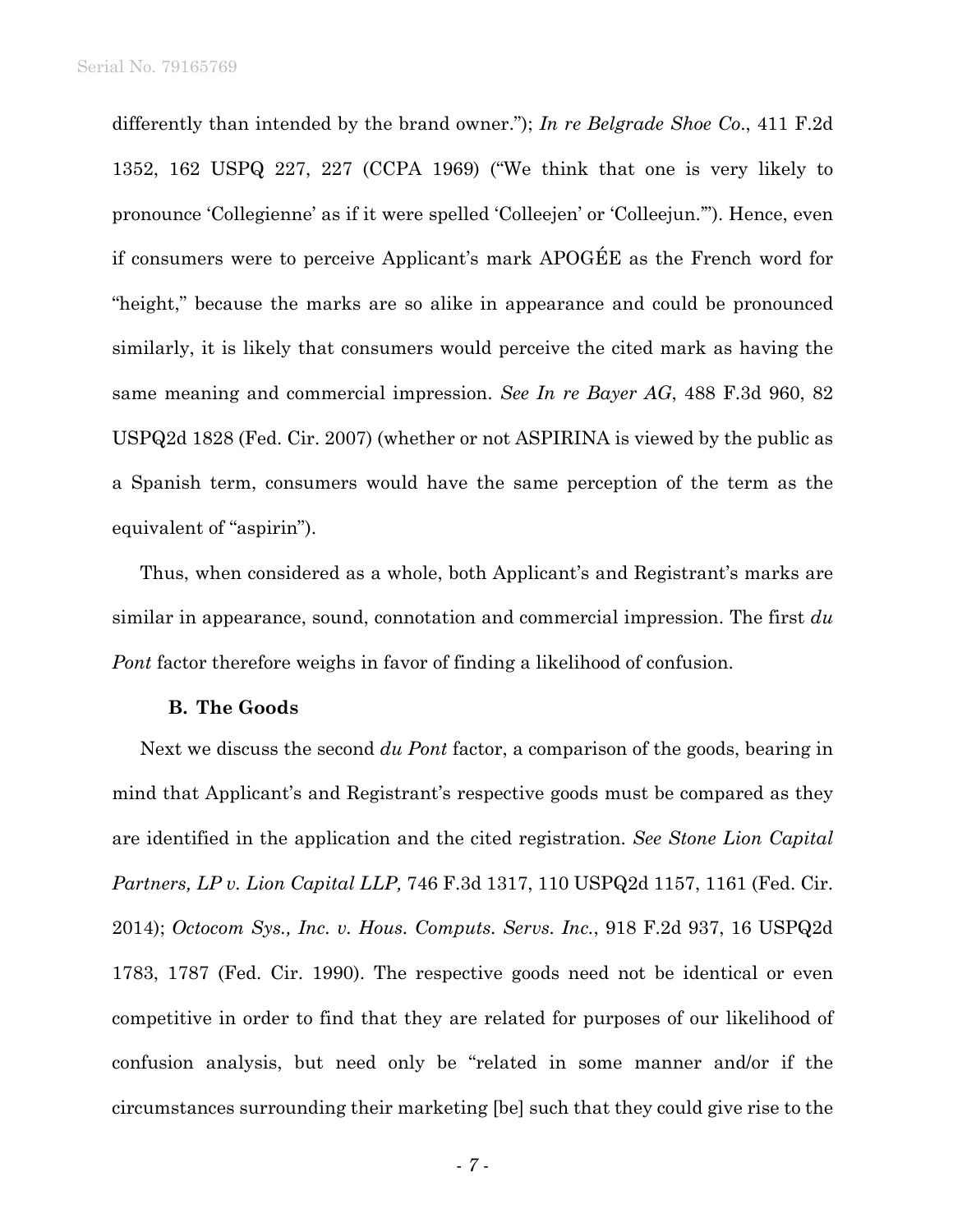mistaken belief that [the goods] emanate from the same source." *Coach Servs.*, 101 USPQ2d at 1722 (quoting *7-Eleven Inc. v. Wechsler*, 83 USPQ2d 1715, 1724 (TTAB 2007)). Evidence of relatedness may include news articles or evidence from computer databases showing that the relevant goods are used together or used by the same purchasers; advertisements showing that the relevant goods are advertised together or sold by the same manufacturer or dealer; or copies of prior use-based registrations of the same mark for both applicant's goods and the goods listed in the cited registration. *See, e.g., In re Davia*, 110 USPQ2d 1810, 1817 (TTAB 2014) (finding pepper sauce and agave sweetener related where evidence showed both were used for the same purpose in the same recipes and thus consumers were likely to purchase the products at the same time and in the same stores). Likelihood of confusion must be found as to the entire class if there is likely to be confusion with respect to any good that comes within the identification of goods in that class. *In re C.H. Hanson Co*., 116 USPQ2d 1351, 1355 (TTAB 2015) (citing *Tuxedo Monopoly, Inc. v. Gen. Mills Fun Grp.*, 648 F.2d 1335, 209 USPQ 986, 988 (CCPA 1981)).

Applicant's goods consist of "Perfumery; Perfumery products, namely, oils for perfumes and scents, perfumes; toilet water; eaux de parfum; eaux de Cologne … for non-professional use …"; Registrant's goods are identified as "Hair care lotions; Hair conditioners; Hair creams; Hair mousse; Hair oils; Hair shampoo; Hair sprays; Hair styling preparations; Non-medicated hair treatment preparations for cosmetic purposes; Non-medicated preparations all for the care of skin, hair and scalp; Hair moisturizers." Based on the identifications themselves, the involved goods fall under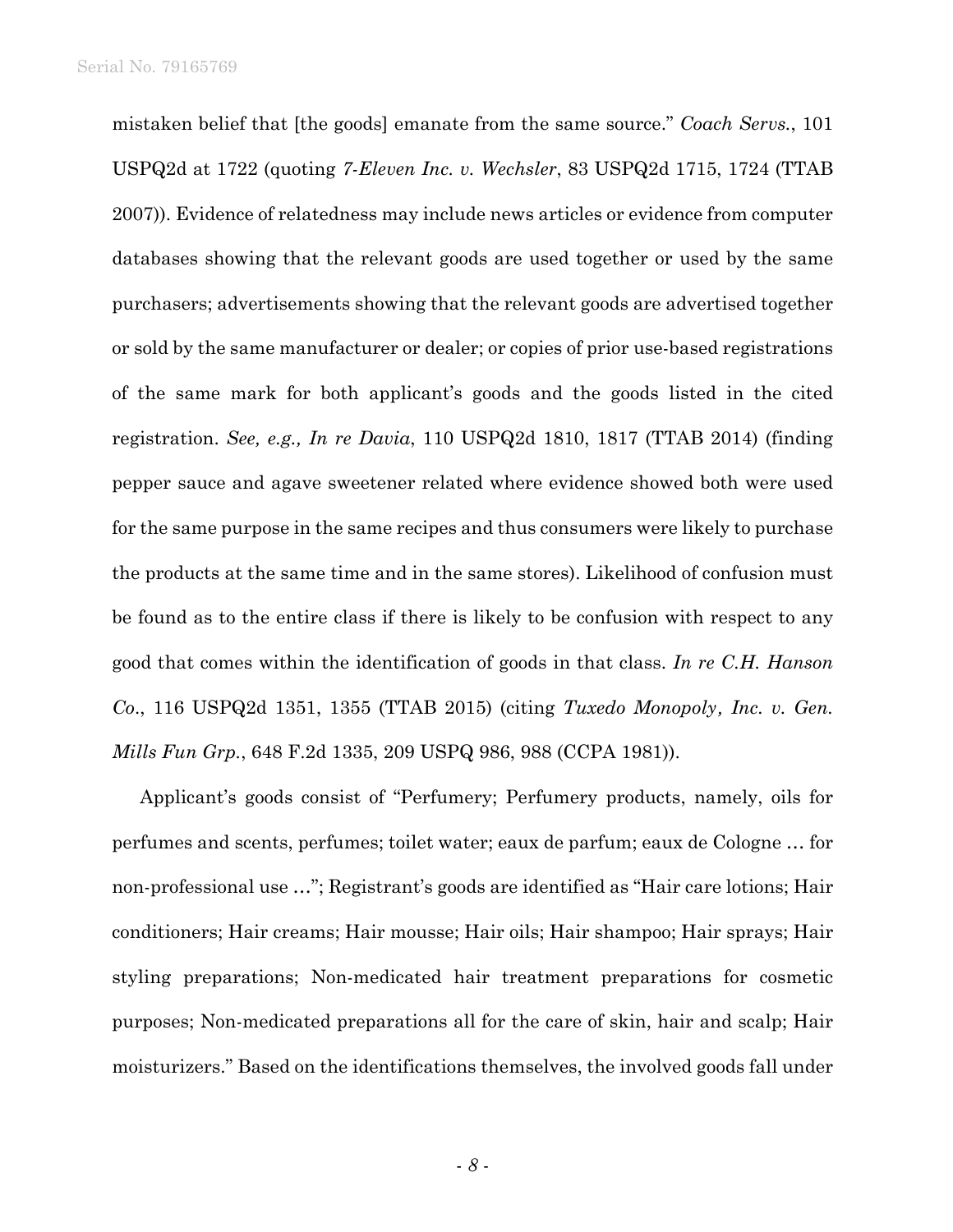the general category of beauty and personal care products. This, standing alone, does not suffice to show relatedness since there is no per se rule in this regard. However, the record includes evidence that it is not uncommon for perfumery and hair care products to be sold under the same trademark:

- Calvin Klein Eternity trademark used in connection with perfume, eau de toilette, hair/body wash;6
- Salvatore Ferragamo Acqua trademark used in connection with perfume, eau de toilette, and shampoo/shower gel;7
- Clinique trademark used in connection with hairspray, perfume, body cream;8
- Jack Black trademark used in connection with perfume and shampoo;<sup>9</sup>
- Amazing Grace trademark used in connection with eau de toilette, shampoo, perfume.10

From this evidence we can glean that Applicant's and Registrant's perfumery and hair products are related, complementary items intended to be used together as part of one's beauty care regime. *See In re Martin's Famous Pastry Shoppe, Inc.*, 748 F.2d 1565, 223 USPQ 1289, 1290 (Fed. Cir. 1984) ("[C]omplementary use has long been

 $\overline{a}$ 

recognized as a relevant consideration in determining a likelihood of confusion.").

<sup>6</sup> Excerpts from Macy's website www.macys.com submitted with March 13, 2017 Final Office Action March 13, 2017 at TSDR 2-5.

<sup>7</sup> *Id.* at 10-12.

<sup>8</sup> Excerpts from Clinique website www.clinique.com submitted with March 13, 2017 Final Office Action at TSDR 59 and 62.

<sup>9</sup> Excerpts from www.getjackblack.com submitted with March 13, 2017 Final Office Action at TSDR 64-67.

<sup>10</sup> Excerpts from www.philosophy.com submitted with March 13, 2017 Final Office Action at TSDR 74-79, 104, 108.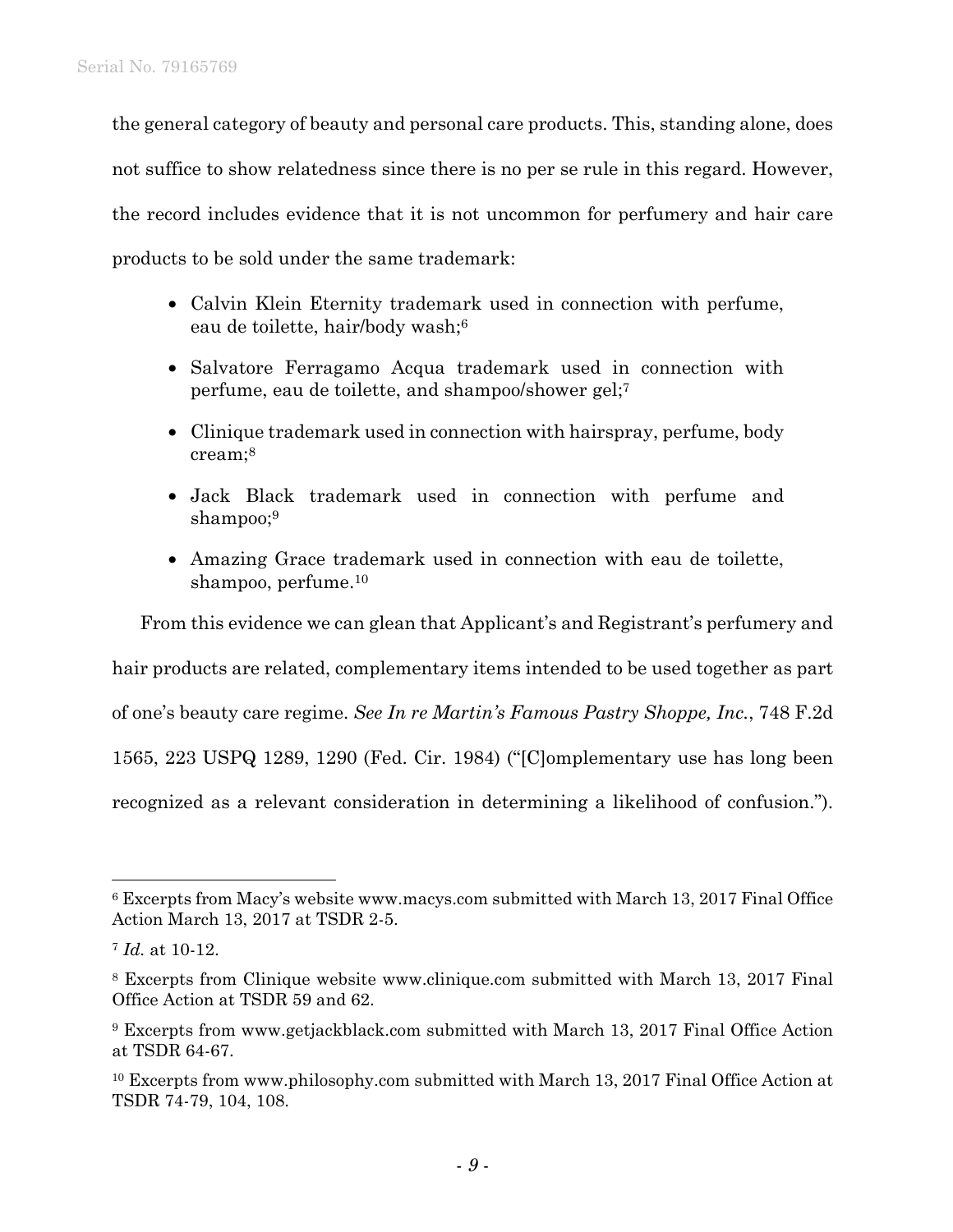This evidence also shows that consumers may not only expect to encounter such products under the same trademark but may also look for perfumery and hair care products sharing the same scent. We acknowledge that some of the aforementioned evidence may involve house marks, but this is no surprise given the nature of the goods. The evidence still remains probative to the extent that it demonstrates that the involved goods may emanate from the same source and are designed to be used together.

Applicant argues that it does not manufacture hair products and that "Registrant has no nexus to the alchemic ambit of luxury French perfume."<sup>11</sup> In addition, Applicant contends that Registrant's products are limited to professional grade products. Applicant's arguments are unavailing, as we must rely on the identifications of goods in the application and registration at issue, not on extrinsic evidence of actual use. *See, e.g., Coach Servs.,* 101 USPQ2d at 1722; *Octocom*, 16 USPQ2d at 1787. The fact that Applicant has limited its perfumery products to "nonprofessional use" cannot serve as a distinguishing factor; this is because unlike Registration No. 1144631, the hair care products listed in Registration No. 4866902 are not restricted to "professional use." As such, we must assume that Registrant's goods encompass both professional and non-professional use meaning that they are available for sale to the general public and not just hair care professionals. Also, as noted above, it is well established that the involved goods need not be identical. The issue is not whether the goods will be confused with each other, but rather whether

1

<sup>11</sup> July 21, 2017 Supplemental Brief, p. 4; 32 TTABVUE 9.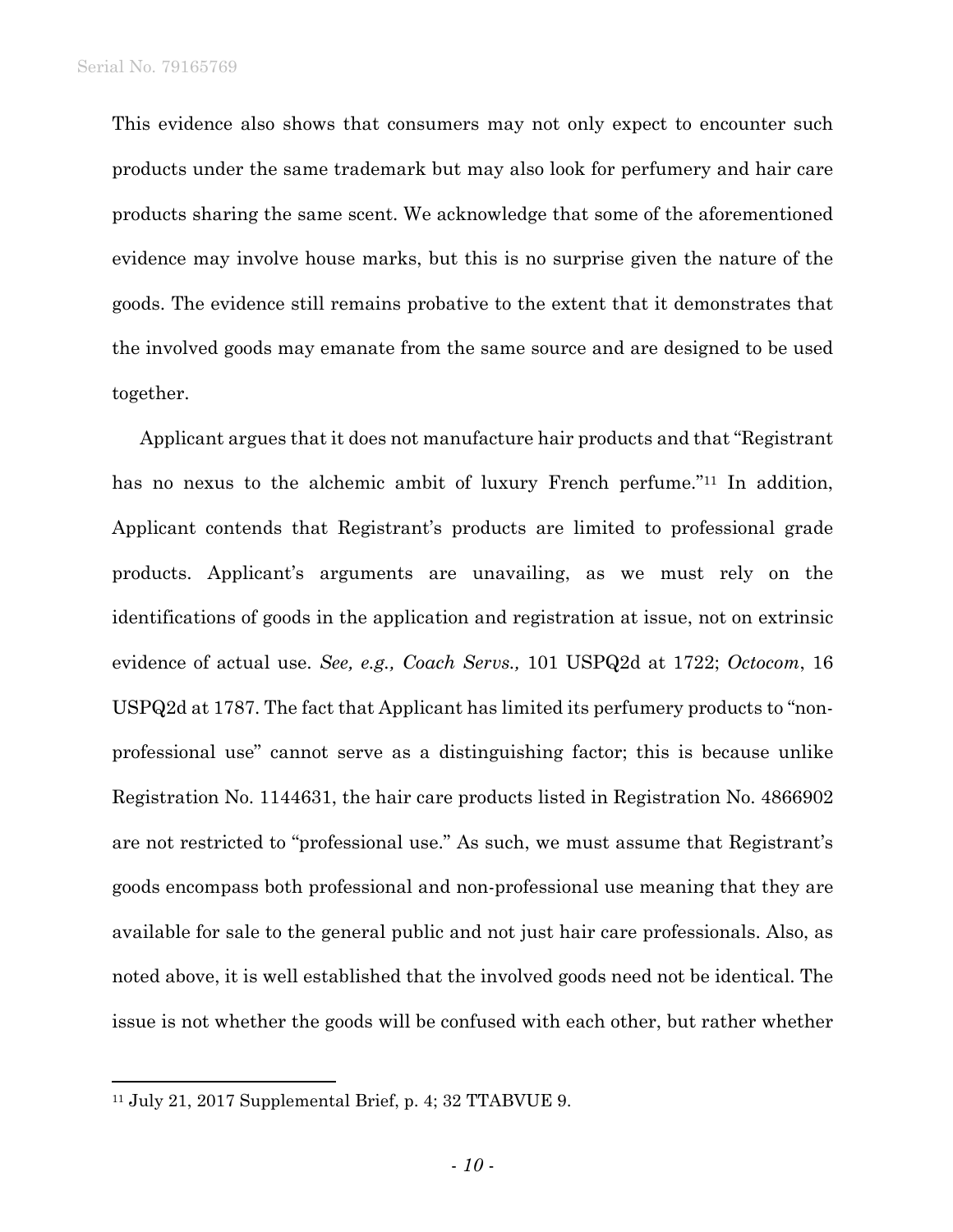the public will be confused as to their source. *See Recot Inc. v. M.C. Becton*, 214 F.3d 1322, 54 USPQ2d 1894, 1898 (Fed. Cir. 2000). *See also, Capri Cosmetics, Inc. v. Nina Ricci S.A.R.L.*, 142 USPQ 361 (TTAB 1964) (cosmetics and beauty preparations and perfumes are closely related goods).

Accordingly, the second *du Pont* factor also weighs in favor of finding a likelihood of confusion.

#### **C. Established, likely-to-continue channels of trade**

We direct our attention to the established, likely-to-continue channels of trade, the third *du Pont* factor. A pivotal issue in this appeal is whether the trade channel restrictions set forth in the application of "sold only within Louis Vuitton Malletier stores, on Louis Vuitton Malletier's website and within Louis Vuitton Malletier's store-within-store partnerships with high-end retail stores within Louis Vuitton Malletier's exclusive distributor network" obviate any likelihood of confusion. Applicant contends that these trade channel limitations ensure that "there is simply no universe in which the average reasonable consumer would conclude that Applicant's, premium luxury fragrance goods would emanate from a common source with Registrant's specialty, professional-grade hair conditioner."<sup>12</sup>

As noted above, the cited registration upon which we rely is not limited to hair conditioners; nor is it limited to professional use or, for that matter, to any particular channel of trade. Because the identification in cited Registration No. 4866902 has no trade channel restrictions, we must presume that Registrant's hair care products

 $\overline{a}$ 

<sup>12</sup> July 21, 2017 Supplemental Brief, p. 2; 32 TTABVUE 7.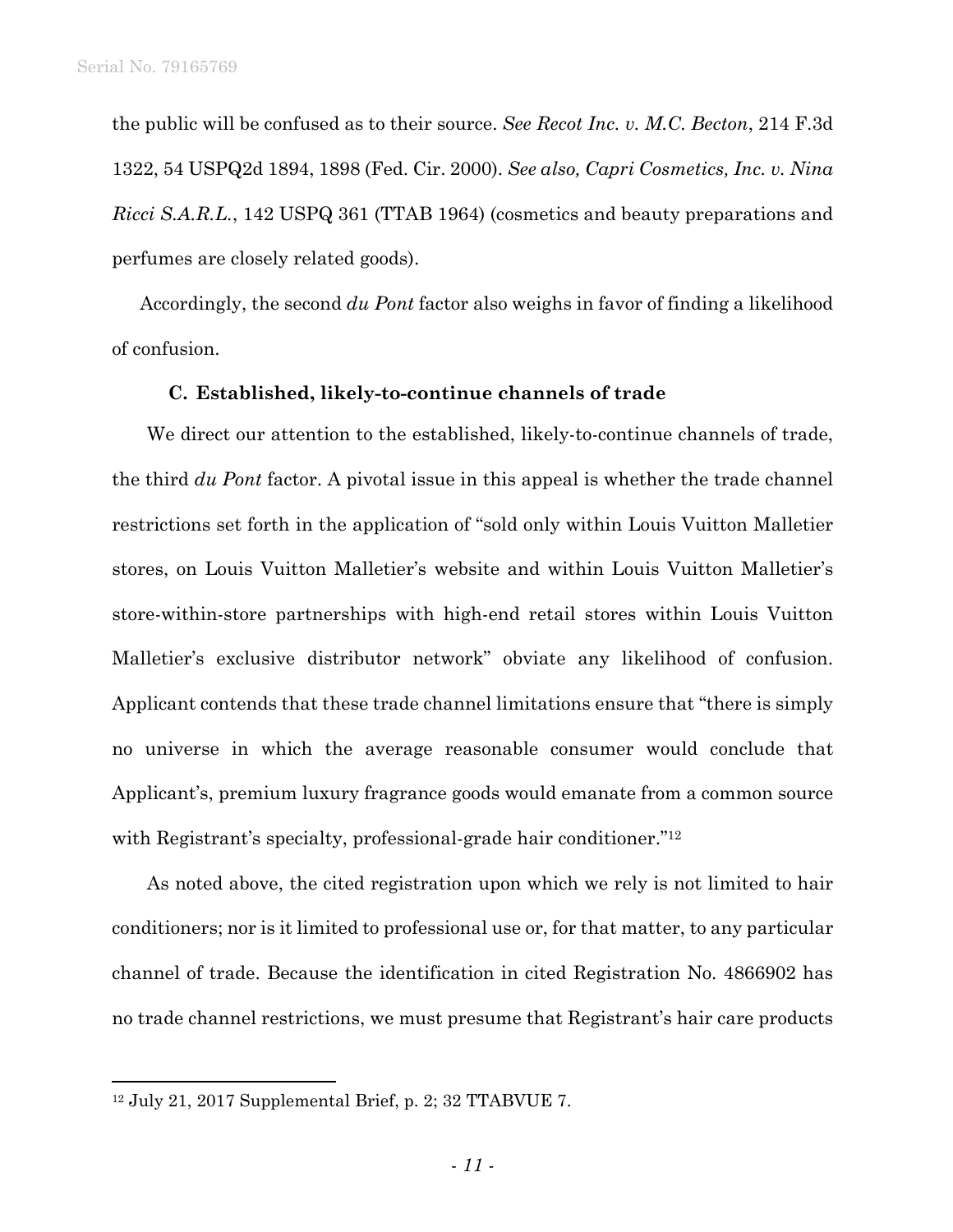travel in all trade channels appropriate for such goods. *See Octocom*, 16 USPQ2d at 1787. These trade channels include, as reflected in the record, traditional brick-andmortar and online department stores (e.g. Macy's and Macys.com) as well as direct business-to-consumer (B2C) websites offering for sale to the general public hair care products and perfumes (Clinique.com, JackBlack.com, AmazingGrace.com). We agree with Applicant that Louis Vuitton Malletier stores and the Louis Vuitton Malletier's B2C website are specialized trade channels that do not overlap with the ordinary channels of trade for Registrant's products. However, we find otherwise with regard to "Louis Vuitton Malletier's store-within-store partnerships with highend retail stores within Louis Vuitton Malletier's exclusive distributor network." Given that high-end retail stores often sell the types of goods at issue, we consider this a trade channel appropriate for the goods, and therefore one in which we presume Registrant's goods may travel. Indeed, there is no evidence to suggest that the trade channels are mutually exclusive. We cannot conclude that there would be no overlapping channels of trade between Applicant's and Registrant's goods. *See also Revlon, Inc. v. La Maur, Inc.*, 157 USPQ 602, 605 (TTAB 1968) ("[A]pplicant's hair conditioner and opposer's perfume, toilet water, talc, etc. are closely related cosmetic and toiletry products that are, as the record shows, generally sold through the same outlets to the same classes of purchasers and, moreover, are products which are found in a line of cosmetics and toiletries marketed by several perfume or cosmetic houses."); *Mary Kay Cosmetics, Inc. v. Dorian Fragrances, Ltd.*, 180 USPQ 406, 407 (TTAB 1973) (perfumes are available to the general public in stores which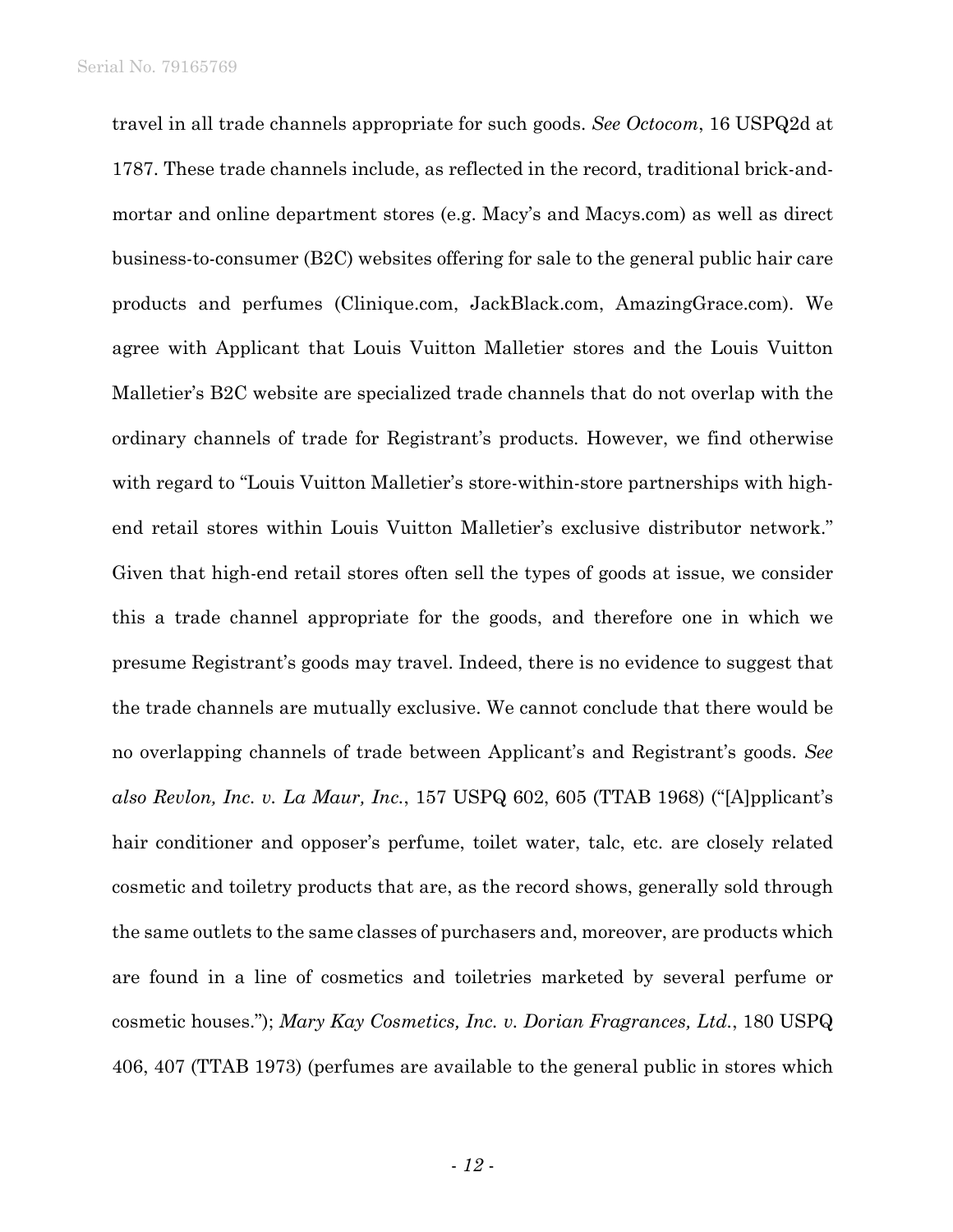cater to those of expensive tastes and in drug stores which cater to persons of all tastes). Hence, on the record before us, the third *du Pont* factor regarding the similarity or dissimilarity of established, likely to continue trade channels also favors a finding of likelihood of confusion.

## **D. Conditions of Sale**

Lastly we consider the conditions under which the goods are likely to be purchased, e.g., whether on impulse or after careful consideration, as well as the degree, if any, of sophistication of the consumers. Purchaser sophistication or degree of care may tend to minimize likelihood of confusion. Conversely, impulse purchases of inexpensive items may tend to have the opposite effect. *Palm Bay*, 73 USPQ2d at 1695.

According to the record, Applicant's products sold under the APOGÉE mark, retail for \$240 for a 100 ml bottle and \$350 for 200 ml sold separately.13 As Applicant contends, its goods are "high-end, hard to come by and hotly anticipated."14 By contrast, Registrant's products are sold in beauty supply shops for approximately \$11 for a 16 ounce bottle.15 In addition, Applicant maintains that perfume by its very nature is highly personal, meaning that prospective consumers are likely to exercise a high degree of care when comparing various perfumes and making purchasing decisions. Applicant likewise postulates that professional-grade hair products are not casual purchases either.

l

<sup>13</sup> March 16, 2017 Request for Remand; 24 TTABVUE 28, 42 and 45.

<sup>14</sup> July 21, 2017 Supplemental Brief, p. 4; 32 TTABVUE 9.

<sup>15</sup> July 7, 2016 Office Action Response at TSDR 20-21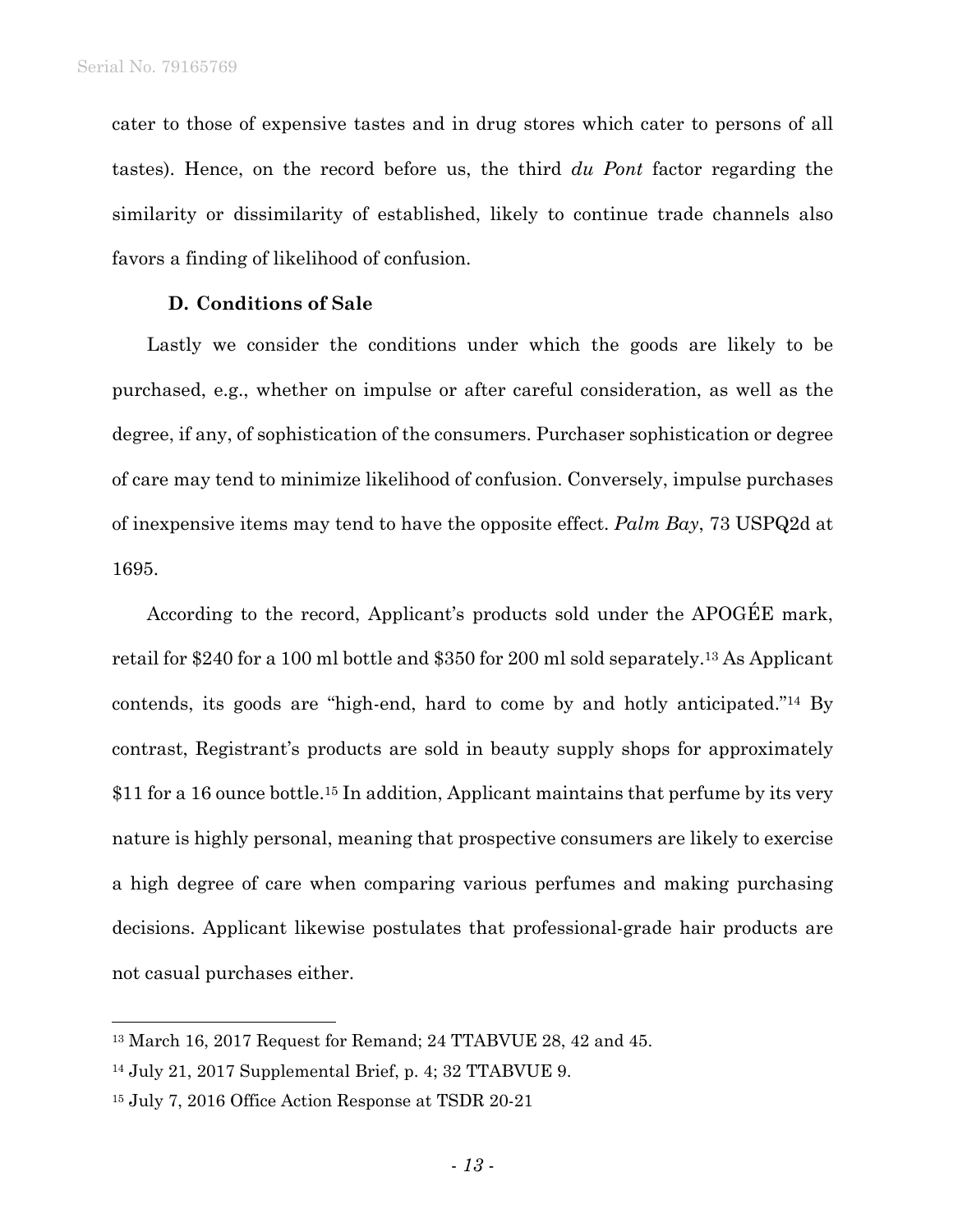Both Applicant's and Registrant's products are offered for sale to the general public. In addition, the registration is unrestricted with regard to purchasers or price point. In other words, both Applicant's mark and the Registrant's could be sold to unsophisticated consumers, suggesting that purchases may be made with no greater than ordinary care or consideration.

Nonetheless, even if we accept Applicant's assertion that its involved goods may be the subject of sophisticated and discriminating purchases, careful purchasers are likely to be confused by highly similar marks used in connection with related goods. "[T]hat the relevant class of buyers may exercise care does not necessarily impose on that class the responsibility of distinguishing between similar trademarks for similar goods. 'Human memories even of discriminating purchasers ... are not infallible.'" *In re Research & Trading Corp*., 793 F.2d 1276, 230 USPQ 49, 50 (Fed. Cir. 1986) (quoting *Carlisle Chem. Works, Inc. v. Hardman & Holden Ltd*., 434 F.2d 1403, 168 USPQ 110, 112 (CCPA 1970)). Therefore, even if purchasers of the identified goods may exercise care before purchasing these goods, it does not mean there can be no likelihood of confusion. In the present case, the similarity between the marks and related nature of the goods as identified outweigh any sophisticated or careful purchasing decision. *See HRL Assocs., Inc. v. Weiss Assocs., Inc*., 12 USPQ2d 1819 (TTAB 1989), *aff'd*, 902 F.2d 1546, 14 USPQ2d 1840 (Fed. Cir. 1990) (similarities of goods and marks outweigh sophisticated purchasers, careful purchasing decision, and expensive goods). As such, this *du Pont* factor is, at best, neutral.